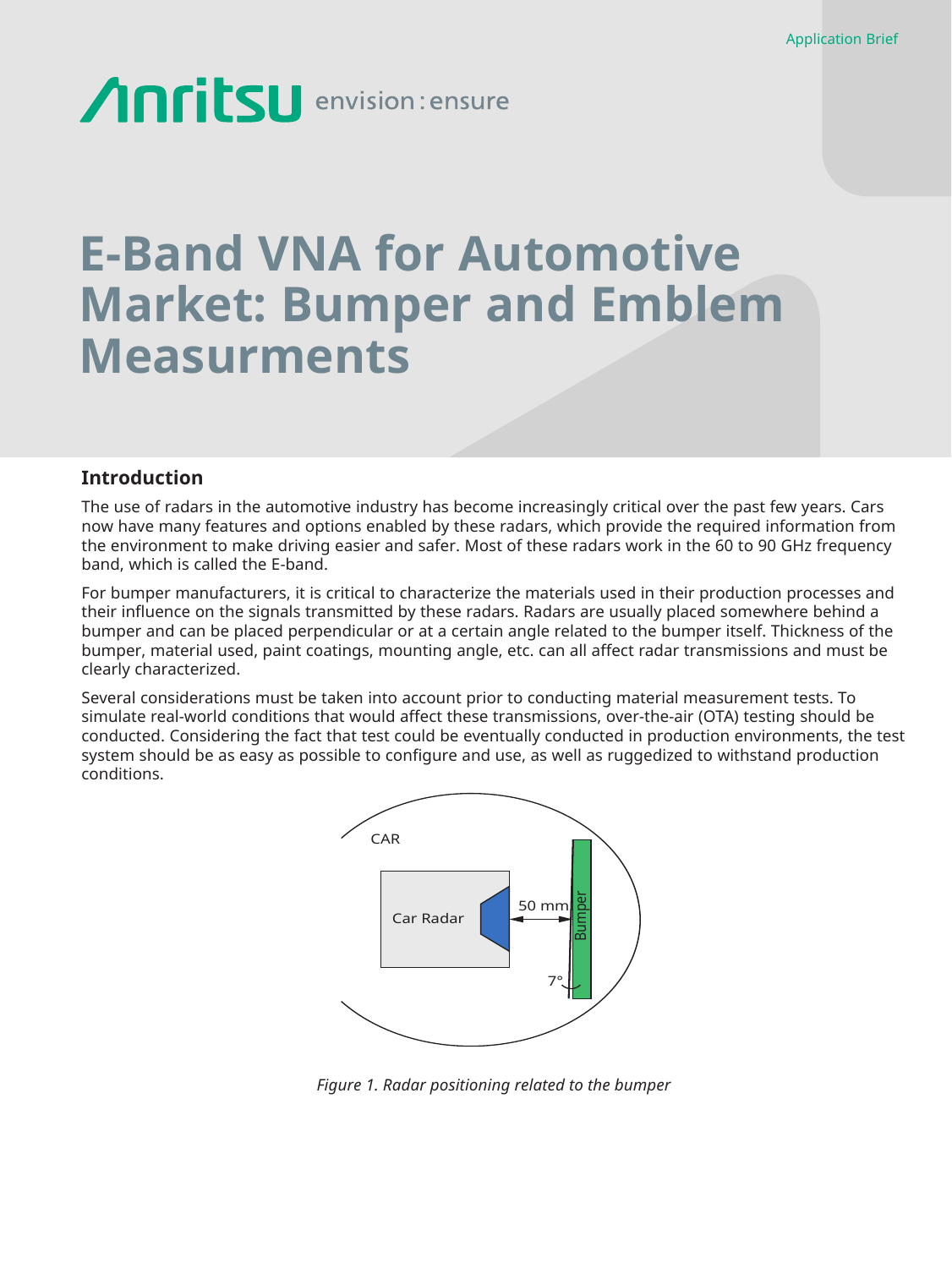# **The VNA and the Test Setup**

The ShockLine™ MS46522B E-band solution (options 82 or 83) is ideal for these kinds of measurements. Its simplicity, robustness, and frequency range make this solution ideal for these setups. The ShockLine MS46522B E-band solution consists of small tethered source/receiver modules and a base chassis. The modules are permanently attached to the chassis via 1 or 5 meter cables, making this a compact, ready-to-use E-band VNA. The remote modules have a native WR-12 waveguide interface for convenient interfacing to typical waveguide devices like horn antennas or dielectric antennas to be used in OTA setups.

The ShockLine MS46522B E-band VNA can also be controlled remotely with programming and scripting that enables automated measurements. It has a TCP/IP interface and supports LabView, Matlab, Python, etc.

For the characterization of the material to be used in the bumper, only simple S-parameters (S11, S12, S21, and S22) measurements will be required. Instead of using a typical conducted environment, a radiated environment will be used and proper antennas will be needed.

For the antenna selection, a few parameters must be considered. First of all, the far field condition must be met to obtain coherent measurements. This is something easily achieved considering the working frequency range (at 75 GHz, far field condition is met with roughly 4 cm separation from the antenna). Besides the frequency, the antenna directivity should be high enough to avoid dispersion at the edge of the material. Antennas with a WR-12 waveguide interface like horn antennas or dielectric antennas with even a higher gain can be used in this type of application.

## **The Calibration**

As with all uses of a VNA, the instrument must be configured and calibrated to get accurate results. The calibration method used for these OTA measurements is the Line, Reflect, and Match (LRM) algorithm, in which we will use a reflection plane for reflective calibration, a line for transmission calibration, and a perfect match. Aiming for simplicity, accuracy, and repeatability, the calibration kit will consist of a simple metallic plate in the middle of both ports, perpendicular for the reflection term, turned 45° for the match.



*Figure 2. E-Band ShockLine VNA*



*Figure 3. Setup for the E-band bumper measurements*



*Figure 4. LRM setup with metal plate and antennas*